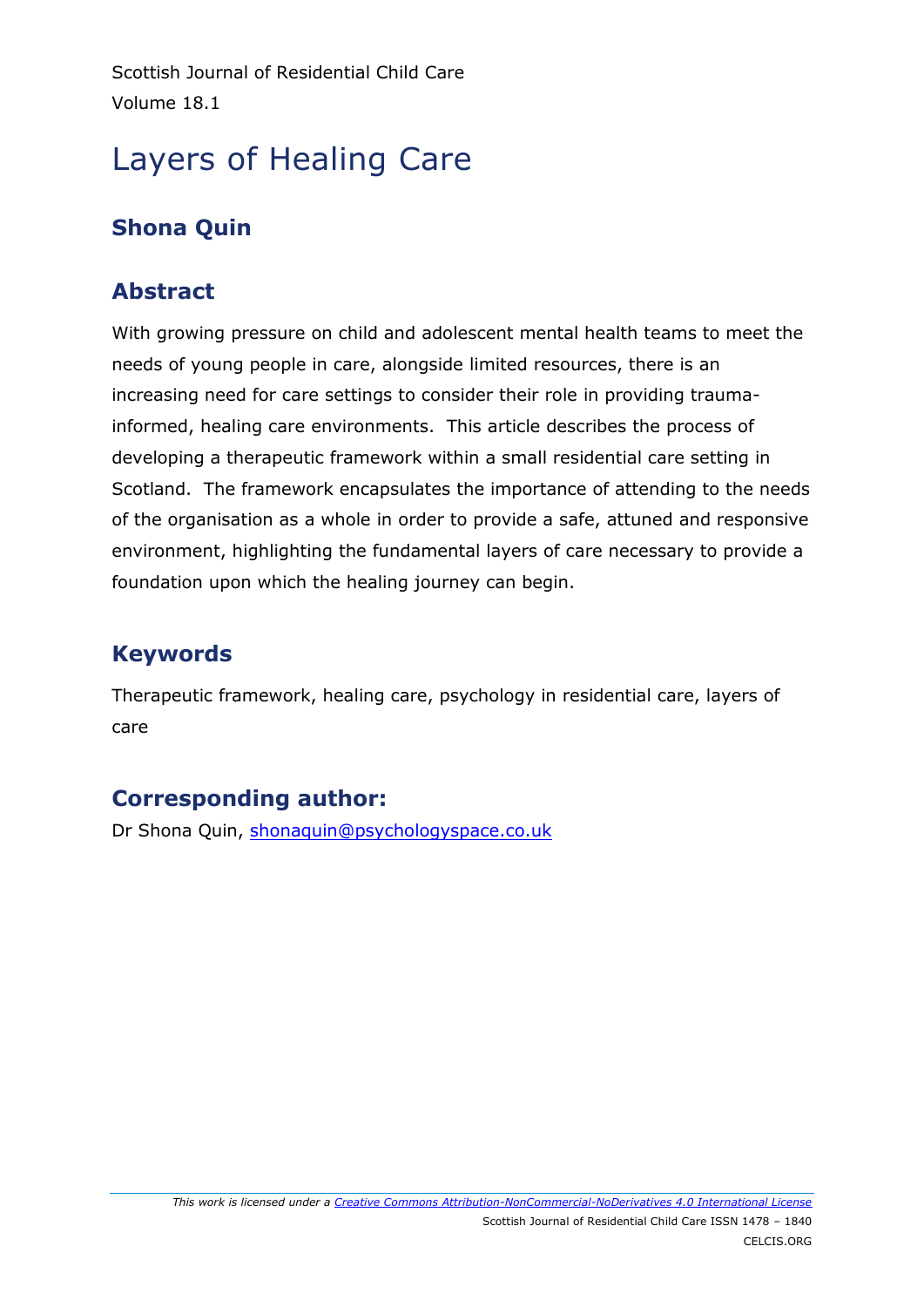#### **Layers of Healing Care**

### **The Development of a Framework to promote Healing Care in a Residential Care Setting**

With growing demands upon child and adolescent mental health teams and limited resources to respond, the need for the residential care environment to provide an environment that meets the psychological needs of young people is paramount.

Children in care are more likely to experience adversity and trauma in childhood, such as neglect, physical, emotional and sexual abuse, loss and the effects of substance misuse. In addition to this, all too often their experience in care can reinforce feelings of loss and abandonment, blame and shame. These experiences often result in feelings of insecurity, difficulty making and sustaining relationships due to a fundamental mistrust in adults, emotional dysregulation and disengagement from education.

Recent studies on the impact of adverse childhood experiences (ACEs) suggest that there is a cumulative relationship between adverse childhood experiences and psychological wellbeing in adulthood (Hughes et al., 2017). In a recent Scottish Public Health Network report, 'living in care' itself is considered to be an adverse childhood experience under the category of household adversity (Couper and Mackie, 2016). Having developed an interest in the experiences of young people in care, it became clearer to me that there was much support that could be offered to these environments in an attempt to improve young people's experience of care, developing resilient teams that can offer the nurturing care and containment required for young people to grow and develop.

If our environments shape the people we become, then we have to consider that the answer to healing lies too within our environment. Originally, there was much demand for me to see young people individually for therapy, to support them to acknowledge and 'work through their traumatic life experiences.' From a trauma informed perspective, however, I was well aware of the fact that to explore traumatic experiences with a young person they have to feel safe, both physically and emotionally, be stabilised in placement, having built an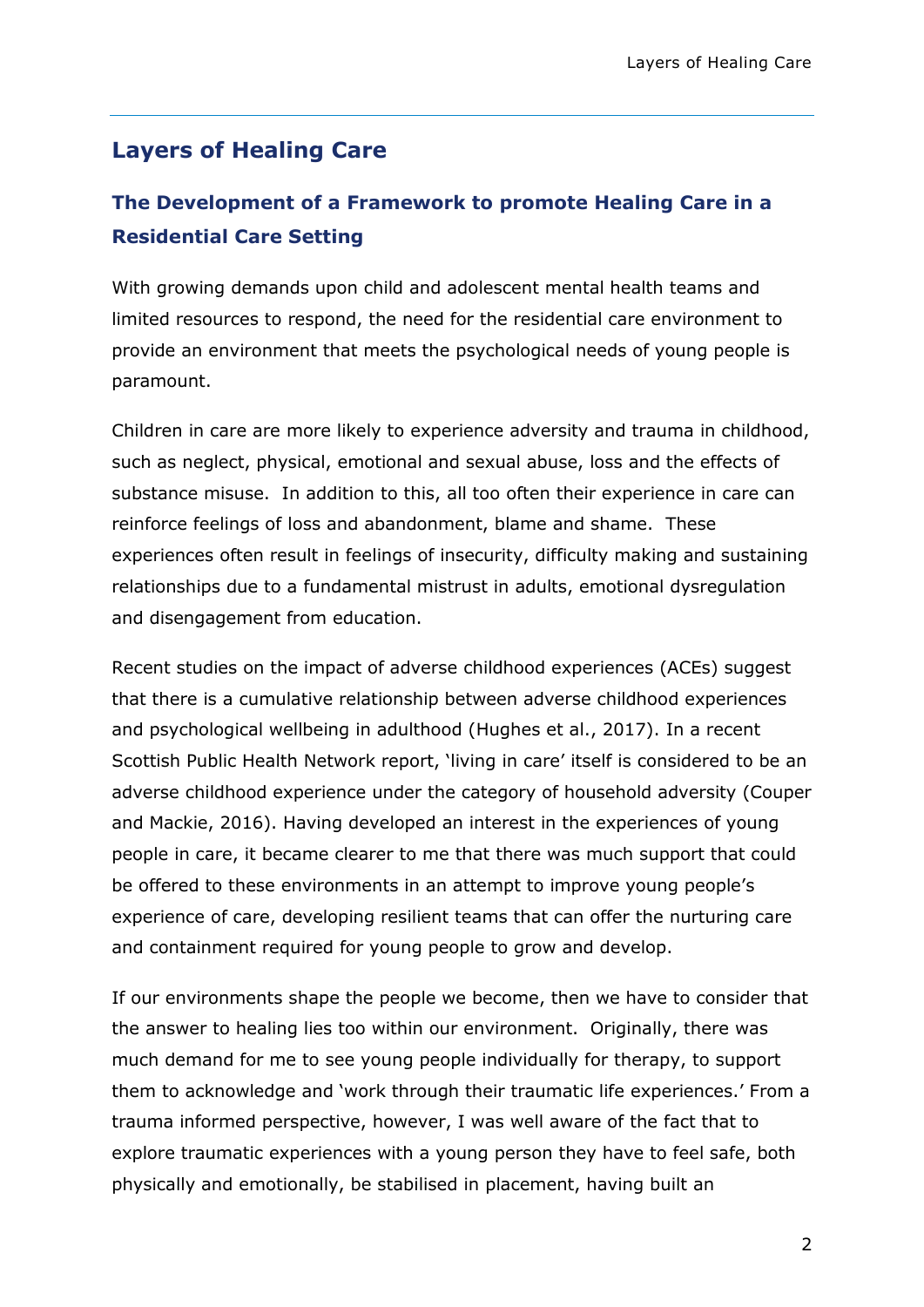attachment to at least one trusted adult, and have some degree of selfregulation. It became clear that I had a responsibility as a clinician to explore these factors with staff teams in order to focus on the development and sustainability of the healing environment.

In a document entitled 'Key Ingredients for Successful Trauma Informed Care Implementation', Menscher and Maul (2016) talk about two factors that are essential to consider when developing trauma informed care provision, namely, organisational factors and clinical factors. Considering the environment or culture of a care setting is vital in the process of providing quality care experiences for young people.

Kim Golding's Pyramid of Need (2007) has been a model I have returned to over and over again within child and adolescent mental health services, to support systems to recognise the foundations required before a young person is likely to engage in a formal therapeutic relationship.



#### **Figure 1: Pyramid of Need, Kim Golding (2007)**

I have found this model very useful in supporting adults to identify their role within the healing process. Creating safety for a child is the foundation of any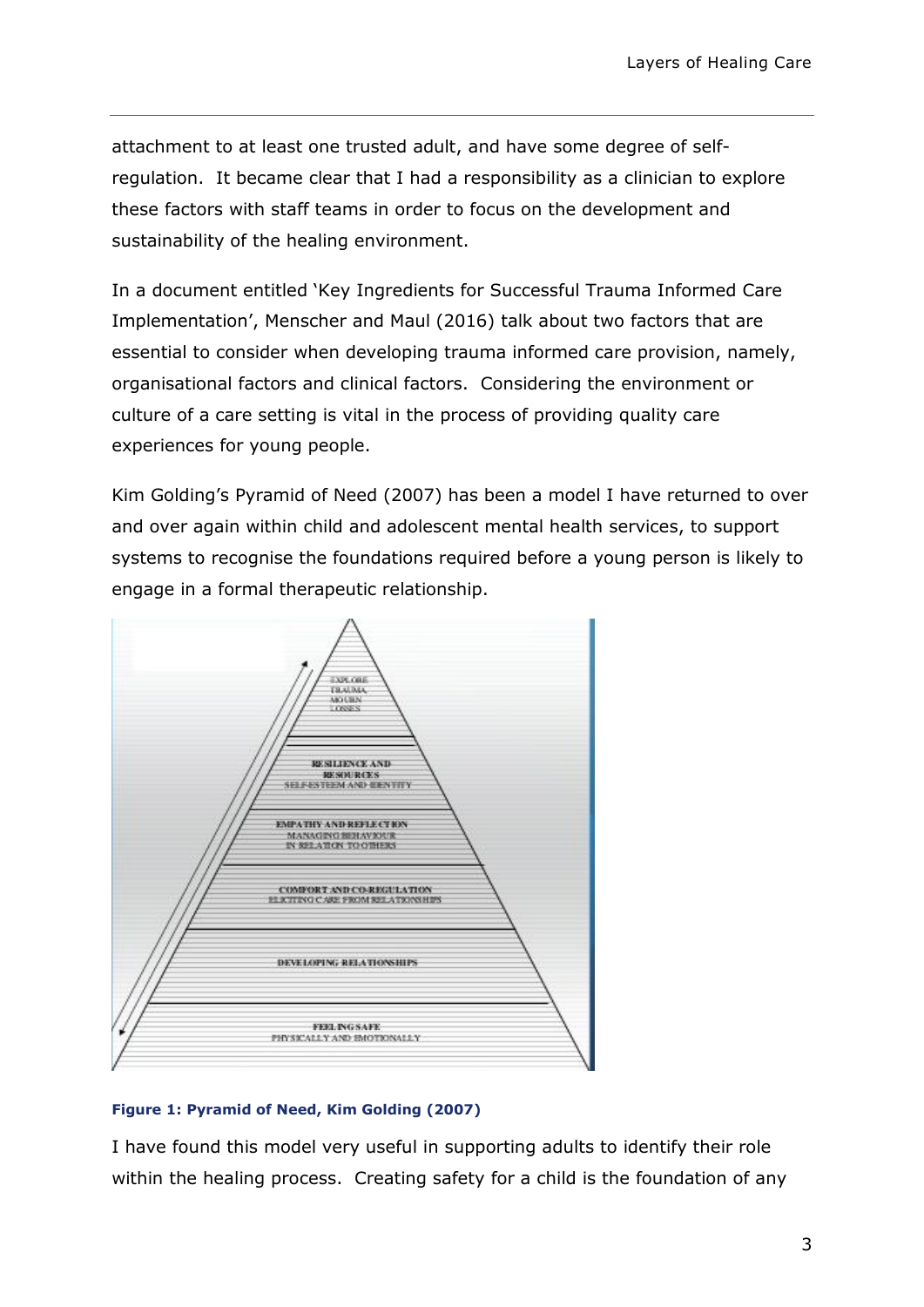caring, trauma informed environment. If a young person continues to live in chaos, their resources are ploughed into survival, they retain their defences and return to habits of behaviour that have enabled them to cope within this chaos. A child's safety and security must always come first. We must facilitate their connections with trusted and available adults, work towards building skills to sit with and contain distress, building emotional regulation and social skills, while giving young people plenty of opportunities to achieve. Moving too quickly towards individual therapy risks positioning the problem within the child, as opposed to understanding the role the environment has played in shaping development.

Drawing on these ideas, I have recently been involved in developing a framework to inform the therapeutic culture at Balnacraig Residential School, a small residential setting in Perthshire, Scotland. It was important that this framework was grounded in theory while also being accessible to teams. Having worked for many years with Kim Golding's Pyramid of Need, it became clear to me that, through defining what was required for a young person to be in a position to engage in formal therapy, she had given us a starting point to consider, environmentally, what is required for a young person to grow and develop.

If the environment is going to provide a culture that promotes growth and development, it is important to support the adults to feel empowered in their role. To support them to begin to believe that their role is paramount in creating an experience of stable, attuned, nurturing care from a secure base. During this process, I asked one young person how he would define a 'therapeutic environment', his response was 'warm milk and honey'. He went on to tell me that his favourite foster carer would make him warm milk and honey before bed every night. This was a memory that represented 'therapeutic' care and helped reinforce my belief that small acts of attuned care are the foundations for healing.

Drawing on Golding's Pyramid of Need, and through consultation with the team, we began to build our own model to define the features of a care environment that allows a child to feel safe enough to begin to heal. Fundamental to this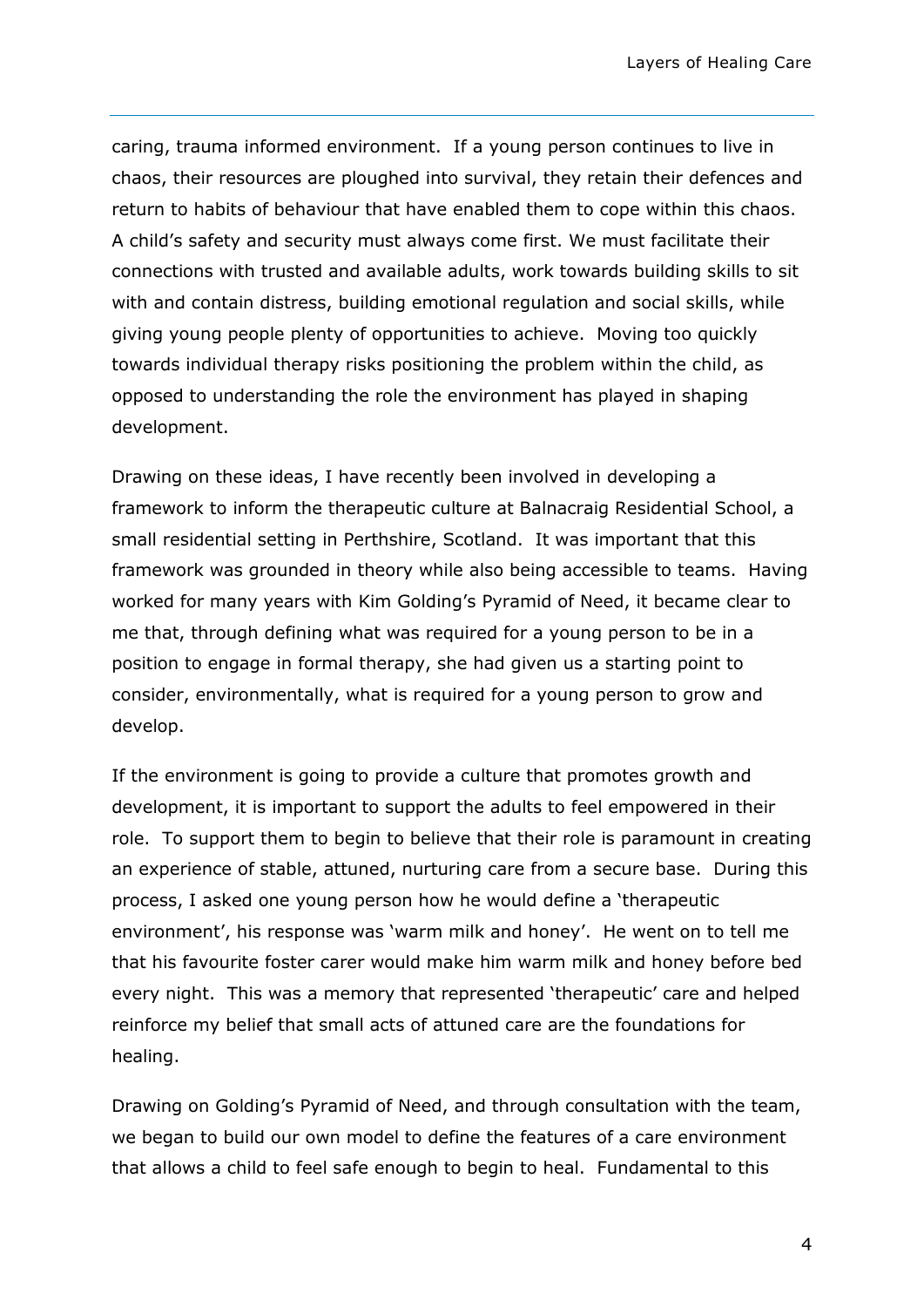model – and taking on board the importance of cultural factors along with practice factors – is that *everyone* within the environment needs to experience what it feels like to be safe, to have relationships, to experience emotional containment and to build their skills and resilience. Uncontained adults will struggle to provide the level of containment a child requires. As such, in order to effectively look after our young people in care, we must look after our supporting adults and the organisation as a whole. The basic framework is illustrated below:



#### **Figure 2: Layers of Care**

This framework encompasses a natural developmental progression from building a safe environment through to building the skills and resilience required to support young people and adults beyond the secure base. The assumption being that unless attention is paid to each layer, a child will find it difficult to progress through the levels.

Through consultation with adults and young people, we developed the fundamental features of each stage of the model in terms of practice, but also organisationally. Some of the ideas generated are included in the table below.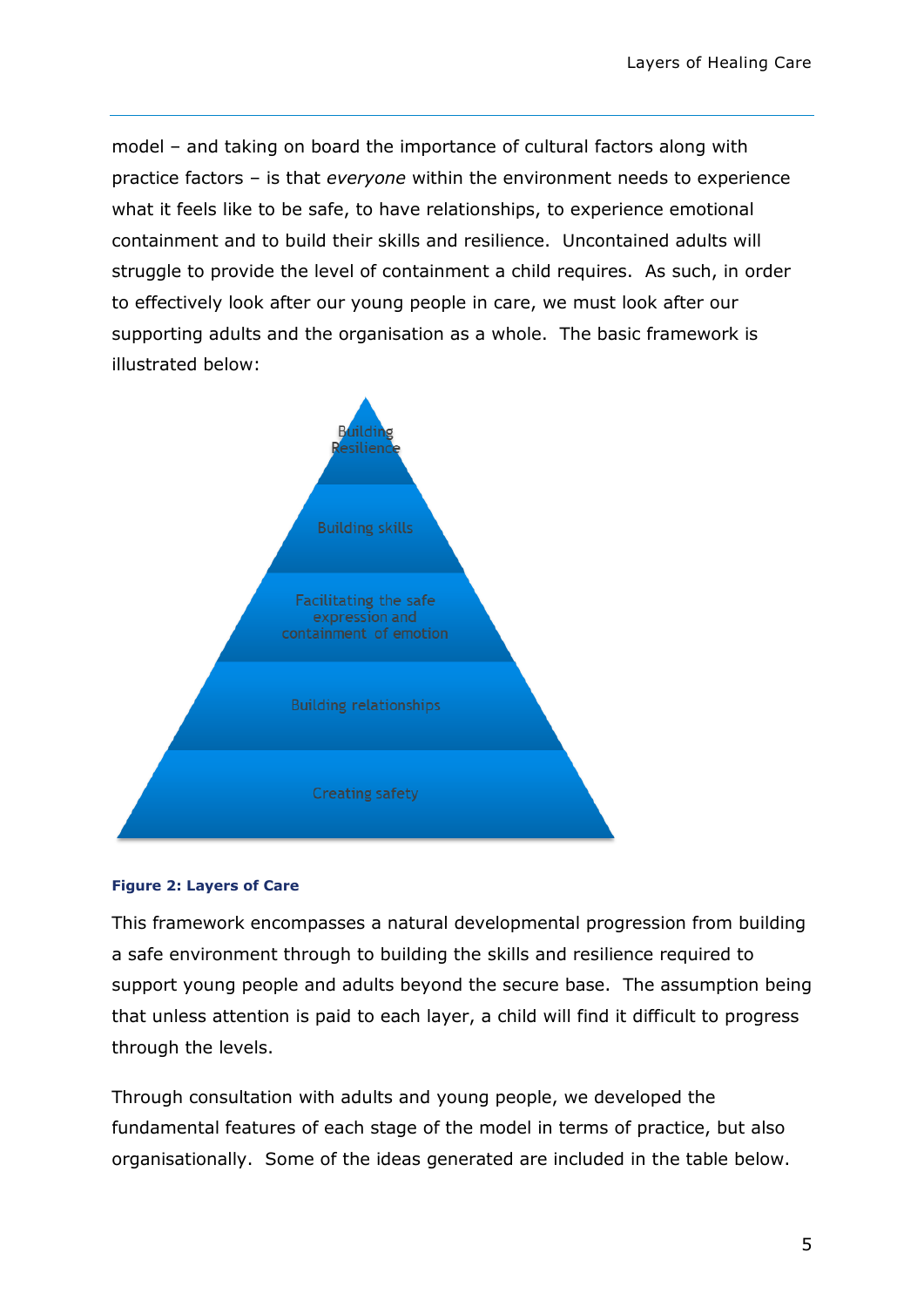| <b>Stage of the Model</b>                      | <b>Practice Features</b>                                                                                                                                                                                                                                                                                                   | <b>Organisational Features</b>                                                                                                                                                                                        |
|------------------------------------------------|----------------------------------------------------------------------------------------------------------------------------------------------------------------------------------------------------------------------------------------------------------------------------------------------------------------------------|-----------------------------------------------------------------------------------------------------------------------------------------------------------------------------------------------------------------------|
| <b>Creating Safety</b>                         | Understanding<br>attachment and<br>developmental trauma<br>Creating safe spaces<br><b>Building trust</b><br>Claiming young people<br>Creating consistency<br>through good<br>communication,<br>Creating rituals (warm<br>milk and honey)<br>Clear expectations and<br>boundaries<br>Establishing routines and<br>structure | Job security<br>$\bullet$<br>Clear expectations in terms<br>of adults' role<br>Appropriate ratio of adults<br>$\bullet$<br>to young people<br>Clear processes to manage<br>$\bullet$<br>risk<br><b>Building trust</b> |
| <b>Building</b><br><b>Relationships</b>        | Understanding the<br>process of attunement<br>and re-attunement<br>Drawing on principles of<br>$\bullet$<br>Dan Hughes' PACE<br>Restorative approaches<br>Encouraging relationships<br>with the system / family<br>where appropriate                                                                                       | Creating supportive teams<br>through team building<br>Recognising supportive<br>teams<br>Encouraging / supporting<br>conflict resolution<br>Having fun<br>Safe sharing / mistake<br>making                            |
| <b>Facilitating the safe</b><br>expression and | Acknowledging and<br>$\bullet$<br>naming emotion with<br>young people                                                                                                                                                                                                                                                      | Training on emotional<br>$\bullet$<br>development and the                                                                                                                                                             |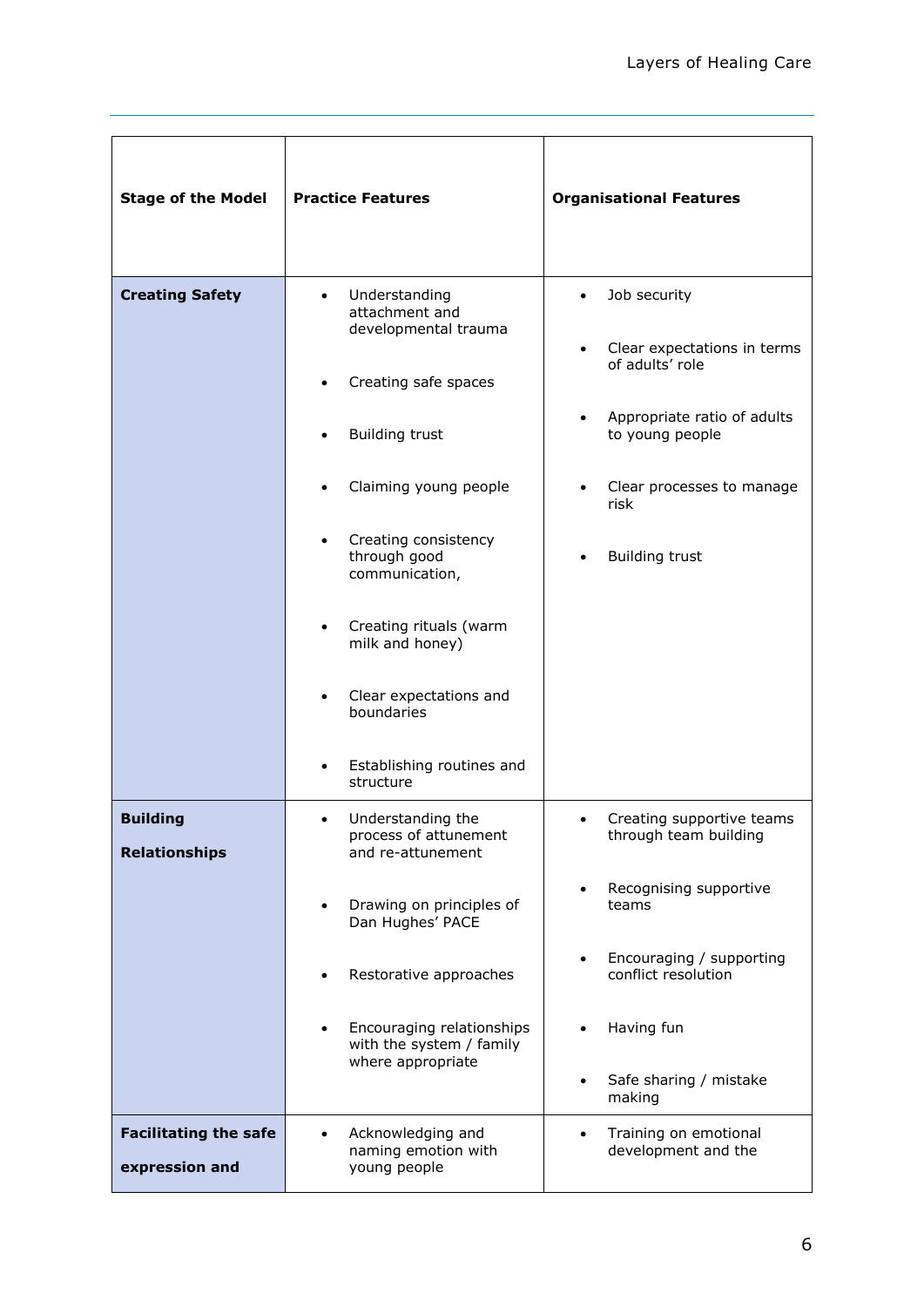| containment of<br>emotion  | Supporting young people<br>$\bullet$<br>to make sense of their                | process of emotional<br>containment                                                                         |
|----------------------------|-------------------------------------------------------------------------------|-------------------------------------------------------------------------------------------------------------|
|                            | own emotional<br>experiences, reducing<br>shame                               | Ensuring opportunities<br>within the system to share<br>feelings and personal<br>traumas, e.g. supervision, |
|                            | Being available for young<br>people                                           | reflective practice                                                                                         |
|                            | Modelling empathy                                                             | Supporting teams to<br>$\bullet$<br>recognise each other's<br>needs                                         |
|                            |                                                                               | Building confidence to<br>share own emotions                                                                |
| <b>Building Skills</b>     | Opportunities to build life<br>٠<br>skills, academic skills,<br>social skills | Annual programme of<br>$\bullet$<br>training                                                                |
|                            | Creating an environment<br>that supports the                                  | Supporting further<br>education (SVQ etc.)                                                                  |
|                            | development of interests                                                      | Opportunities to take<br>$\bullet$<br>broader responsibility                                                |
| <b>Building Resilience</b> | Providing positive<br>feedback                                                | Celebrating success<br>$\bullet$                                                                            |
|                            | Opportunities to achieve                                                      | Ensuring adults feel valued<br>and good practice is<br>recognised                                           |
|                            | Celebrating successes                                                         | Appraisals, goal setting                                                                                    |
|                            | Encouraging young people<br>to take responsibility                            | Building connections with<br>other care environments                                                        |
|                            | Goal setting                                                                  |                                                                                                             |
|                            | Providing opportunities<br>where young people can<br>take control             |                                                                                                             |
|                            | <b>Building connections</b><br>beyond care                                    |                                                                                                             |

#### **Figure 3: Features of the Layers of Healing Care**

In order to conceptualise how the model informs culture as well as practice, I introduced to the team the analogy of Russian dolls. At the centre is the young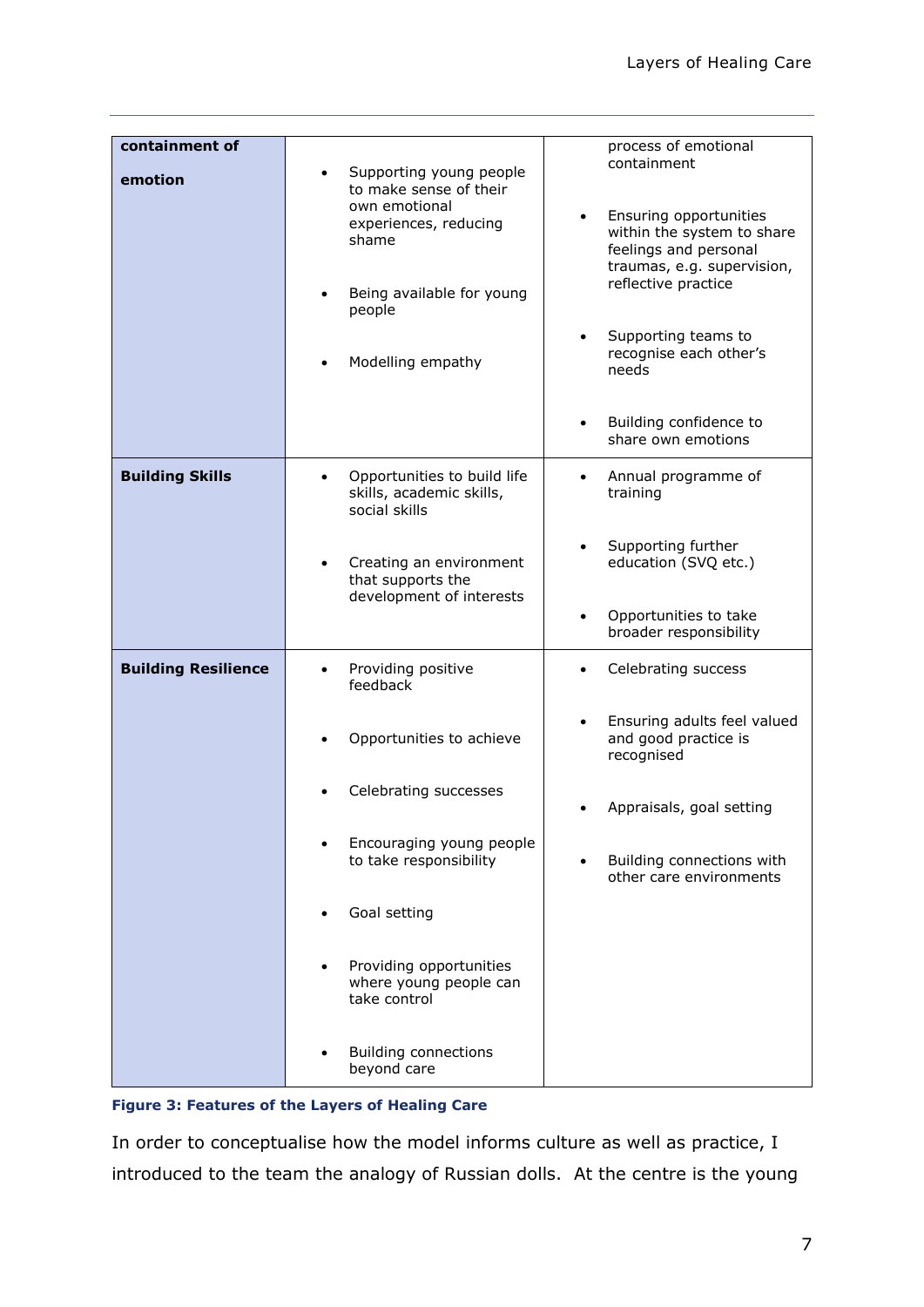person, psychologically 'held' by the layers of their system. However, in order to provide the healing care a young person requires, each individual adult within the child's system also needs to be psychologically 'held,' experiencing safety in their role, building relationships with each other and the child, and experiencing emotional containment. Essentially, unless the adults within the system feel safe and supported, they cannot provide the safety and containment required by a child in their care.

Developing the framework has been a relatively straightforward task, generating a broader organisational commitment of staff containment and support. The ongoing challenge is how the model is applied amidst dynamic challenges. It has offered a shared language within the team and is readily used to structure discussions around challenges faced within the environment, to facilitate reflective practice and supervision and to inform service provision, training and development.

However, not dissimilar to the process of healing, challenges are an inherent part of the process. Balancing the safety needs of adults with the safety needs of young people can prove incredibly challenging, particularly when resources are stretched and turnover is high. Where traumatic experiences have shaped experiences of attachment to others, building and sustaining relationships is not only difficult, for some it can be incredibly frightening. Developing selfawareness is a challenge for us all, but is absolutely crucial within the context of providing a healing environment for young people in care. This requires adults to reflect on their own experiences of care and nurture in order to recognise the complex dynamics at play in their role as carer.

Skilling-up teams to sit with and tolerate difficult emotions, along with traumatic stories, requires a considerable investment in terms of staff support. In addition to this, expectations for success can quickly result in frustration and a feeling of failure across the organisation. Re-framing and acknowledging each small step within the process is crucial for morale. The impact of low morale from one or a small handful of adults, can be catastrophic across the organisation as a whole. Creating a nurturing culture – where senior management are accessible, open and honest, accepting challenges, recognising that mistakes are part of the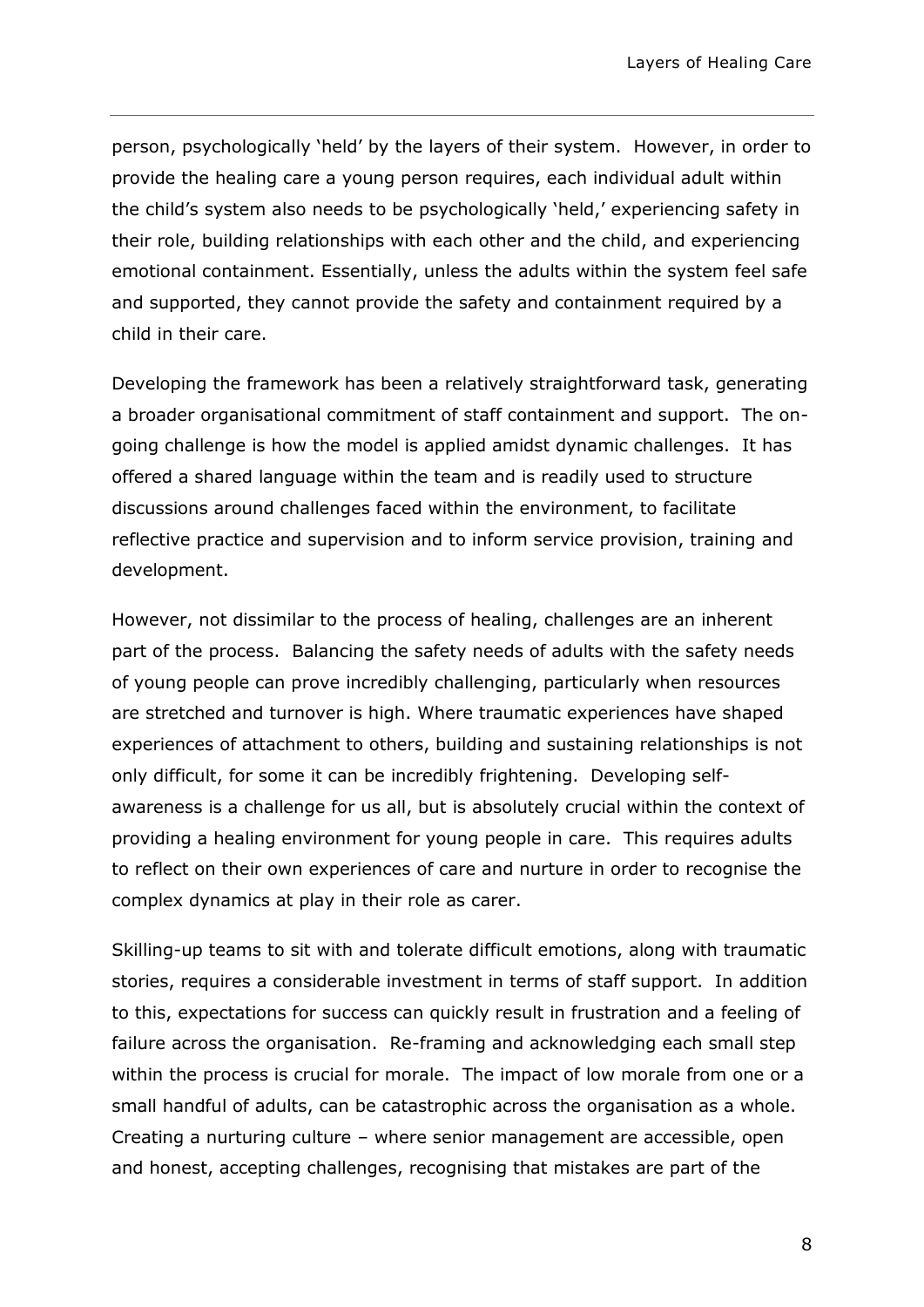process of development and growth, offering containment and encouraging professional development – models the nurturing care response we hope adults within the care setting can provide for our young people.

Bryson et al (2017) highlighted that there are five fundamental factors for implementing trauma informed care in youth (residential) settings: senior leadership commitment, sufficient staff support, amplifying the voices of (young people) and their families, aligning policy with trauma informed principles and using data to inform change. Broadening this framework's application to incorporate some of the factors highlighted in Bryson's paper provides focus for potential additional developments.

Many young people in care are not in a position to respond in a meaningful way to formal therapeutic intervention because the fundamental features of a safe and containing environment are not always available to them. Recognising that, in order to respond to the psychological needs of young people in care, we must focus on empowering carers to consider the layers of care necessary for a healing environment, will provide the foundations of safety and containment a young person requires to build psychological wellbeing, growth and resilience.

#### **About the author**

I am a clinical psychologist working independently across residential care environments. Between 2001 and 2015 I worked within child and adolescent mental health services in England and Scotland while developing my interest and practice in residential care. I work with four care organisations within Fife and Perth and Kinross, mainly offering training and consultation. I am particularly interested in how we support and empower care teams to provide therapeutic care, building their understanding of the challenges our young people face while also equipping them with strategies to meet the needs of our young people and support them to heal from trauma.